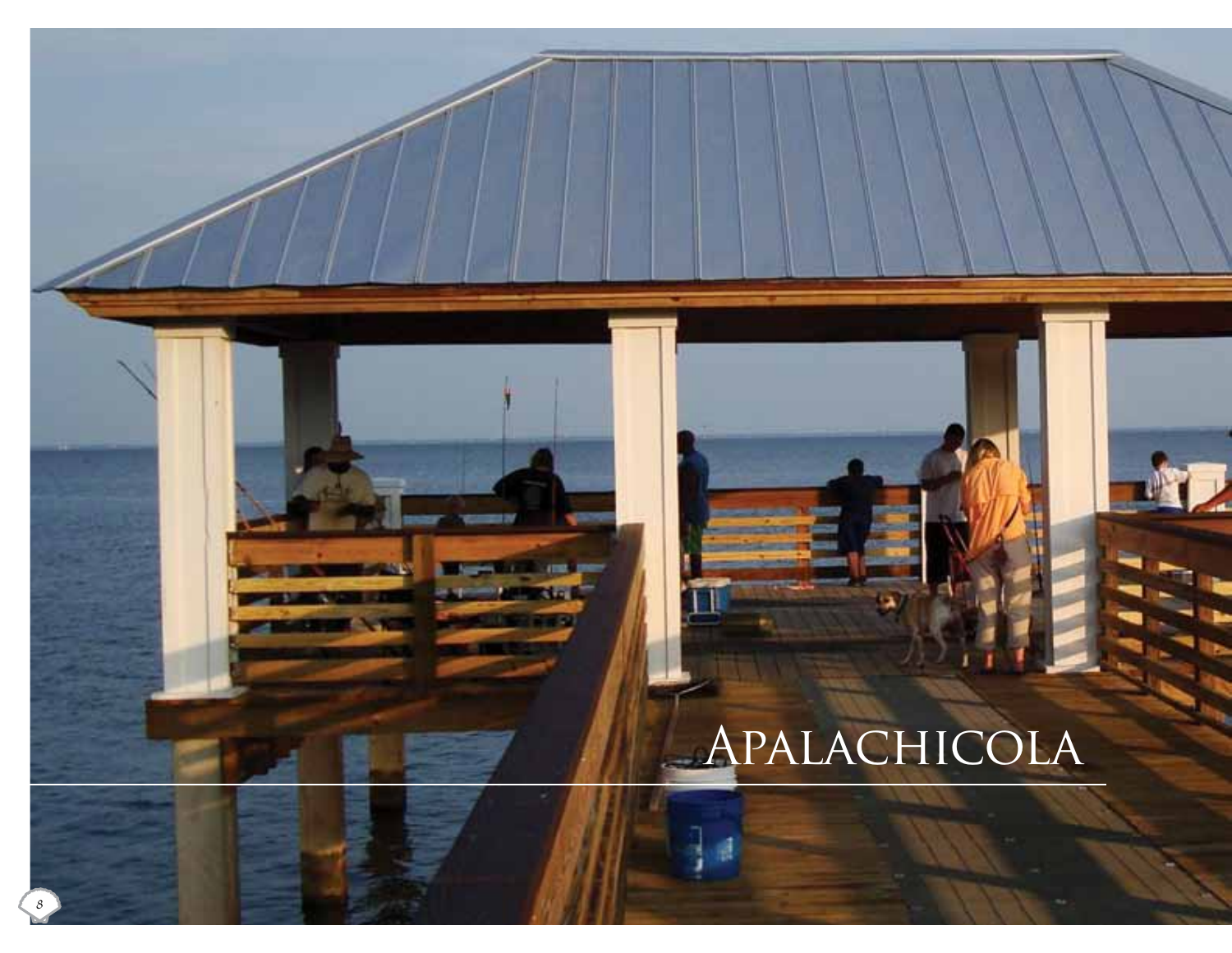## **Apalachicola**

## **Community Snapshot**

**VISION:** "Maintain the unique character, scale and small-town feel of Apalachicola through support of the local seafood industry. The Waterfronts Partnership will work to preserve and promote the history and traditional commercial uses that make this district so unique."

#### **DESIGNATION:** 2003

**APPLICANT:** City of Apalachicola

**STATUS:** Active: the Chamber of Commerce turned administration of the Partnership over the City of Apalachicola in 2007. The city, in turn, appointed a seven-member advisory committee that reports to the City Commission; the committee meets as needed by project. City staff serve as Program Managers and attend Waterfronts Florida functions including the quarterly Program Managers' Meetings.

**KEY ACCOMPLISHMENTS:** Key waterfront property acquisition for public spaces and parks; upgraded walkways and car parks; docks and piers repaired; renovated Battery Park marina; marketing brochures; design guidelines; named one of the National Trust for Historic Preservation's Dozen Distinctive Destinations for 2008.

**CURRENT CHALLENGES:** Identification of funding; derelict vessel removal.

**FUTURE ENDEAVORS:** Implement Phase 1 at Scipio Creek (the Mill Pond); work to connect waterfront to off-water parks; create a kids' water park at the waterfront; establish a waterfront site for the sale of fresh seafood; make improvements to sewer and wastewater systems to protect Apalachicola Bay.

#### **FLORIDA ASSESSMENT OF COASTAL TRENDS DATA:**

| <b>Number of Active Volunteers:</b> |                |
|-------------------------------------|----------------|
| <b>Public Dollars Contributed:</b>  | \$12.5 million |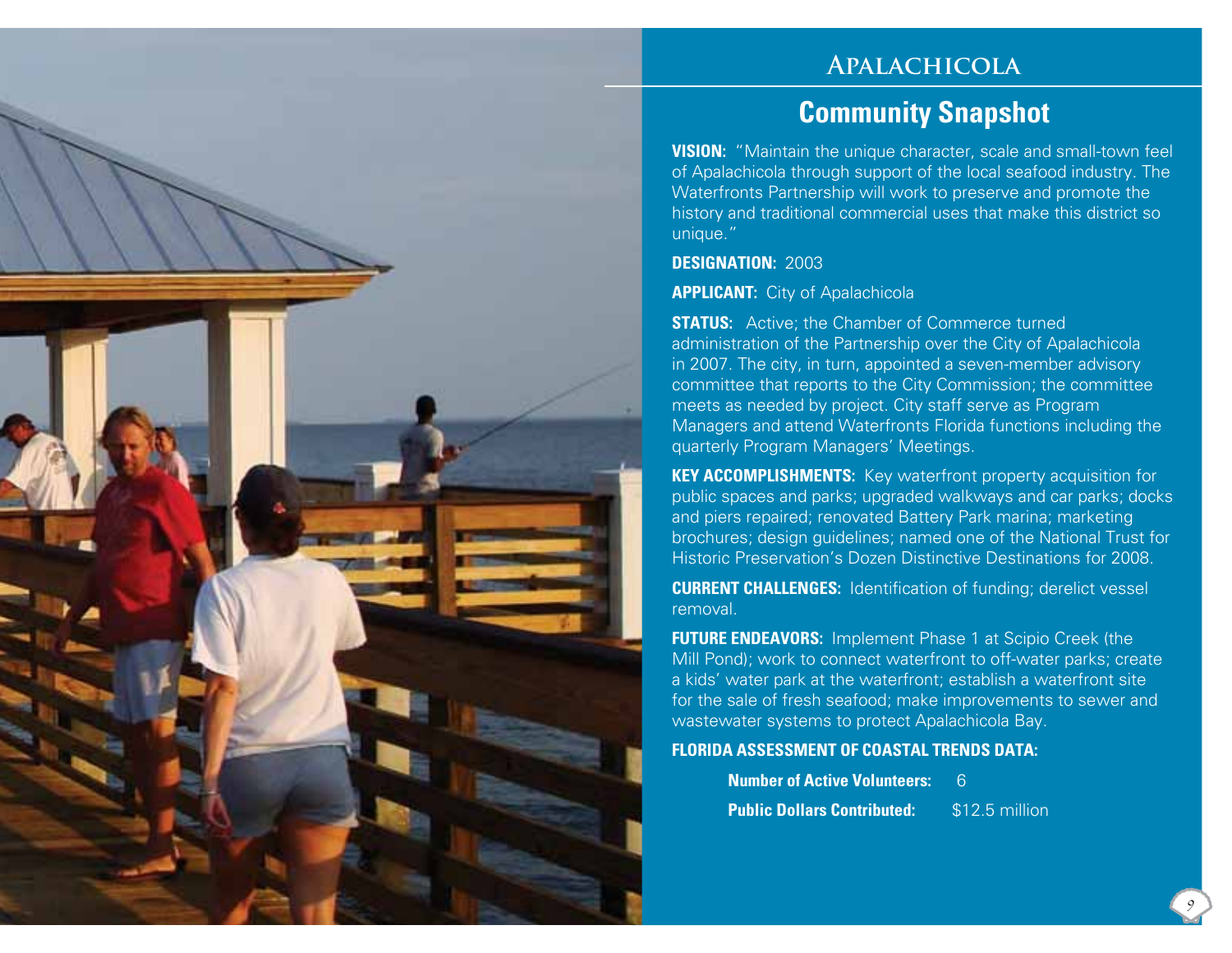# Apalachicola



Apalachicola flanks the Apalachicola Bay, an estuarine system that serves as a nursery ground for shrimp and seafood harvested inshore and in the north and central reaches of the Gulf of Mexico. The Panhandle City's namesake — the Apalachicola Oyster, which is known to chefs across the nation — is harvested from the bay that is recognized as a national treasure and one of Florida's Outstanding Waters.

The City serves as the county seat of Franklin County, where some 85 percent of the land is either preserved for conservation by federal and state governments. The 12,000 or so inhabitants are divided between two cities — Apalachicola and Carrabelle, another Waterfronts Florida Community — and a string of unincorporated communities, such as Lanark Village, St. James Island, Alligator Point, and Eastpoint that mark the scenic coastal highway U.S. 98, and the offshore barrier isles of St. George and Dog Islands. With more than 200 historic homes located inside the city limits, Apalachicola joined the ranks of the



Dozen Distinctive Destinations in 2008, a title bestowed by the National Trust for Historic Preservation.

### THE WATERFRONTS

Apalachicola and the whole of Franklin County are defined by water—the river, the creeks, the bay, the estuary, and the Gulf of Mexico. The County functioned as a major port up to and during the U.S. Civil War, with warehouses and businesses supporting shipment of cotton and goods from inland plantations to other parts of the United States and overseas. The oyster and fishing industry emerged by the 1880s, helped along by development of the ice machine by Apalachicola's own Dr. John Gorrie in 1851. His story and local grave contribute to the historical importance of the community.

Today, Apalachicola produces roughly 80 to 90 percent of the oysters harvested in Florida and is the home of the Florida Seafood Festival, where King Retsyo (oyster spelled backwards) reigns over the oldest maritime event in the state.

Oysters are hand-tonged by oystermen working from homemade wooden boats, landing the catch at the waterfront in Apalachicola, "the Miles" west of town, or alongside U.S. 98 in Eastpoint on the eastern shore, depending on time-ofyear and long-term relationships with seafood dealers. Crabbers set traps in the bay and produce soft-shell crabs or "peelers" in backyard tanks. Commercial shrimpers remain offshore for extended periods of time, depending on ice or onboard-freezers to process the catch at sea, then sell at the dock. Semi-

> tractor trailers and local trucks haul seafood to markets in Florida, around the Gulf Coast, and to other parts of the country. Sport and recreational fishermen plow the same waters with hookand-line. Timber and seafood sustained the local people for generations, both declining in recent years with competition of global markets, changes in corporate business plans, government regulation, and loss of freshwater to upstream cities. Government, utilities, and work in construction and tourism contribute to the constellation of economic opportunities as the area becomes a destination for short-term and seasonal tourists interested in a water-based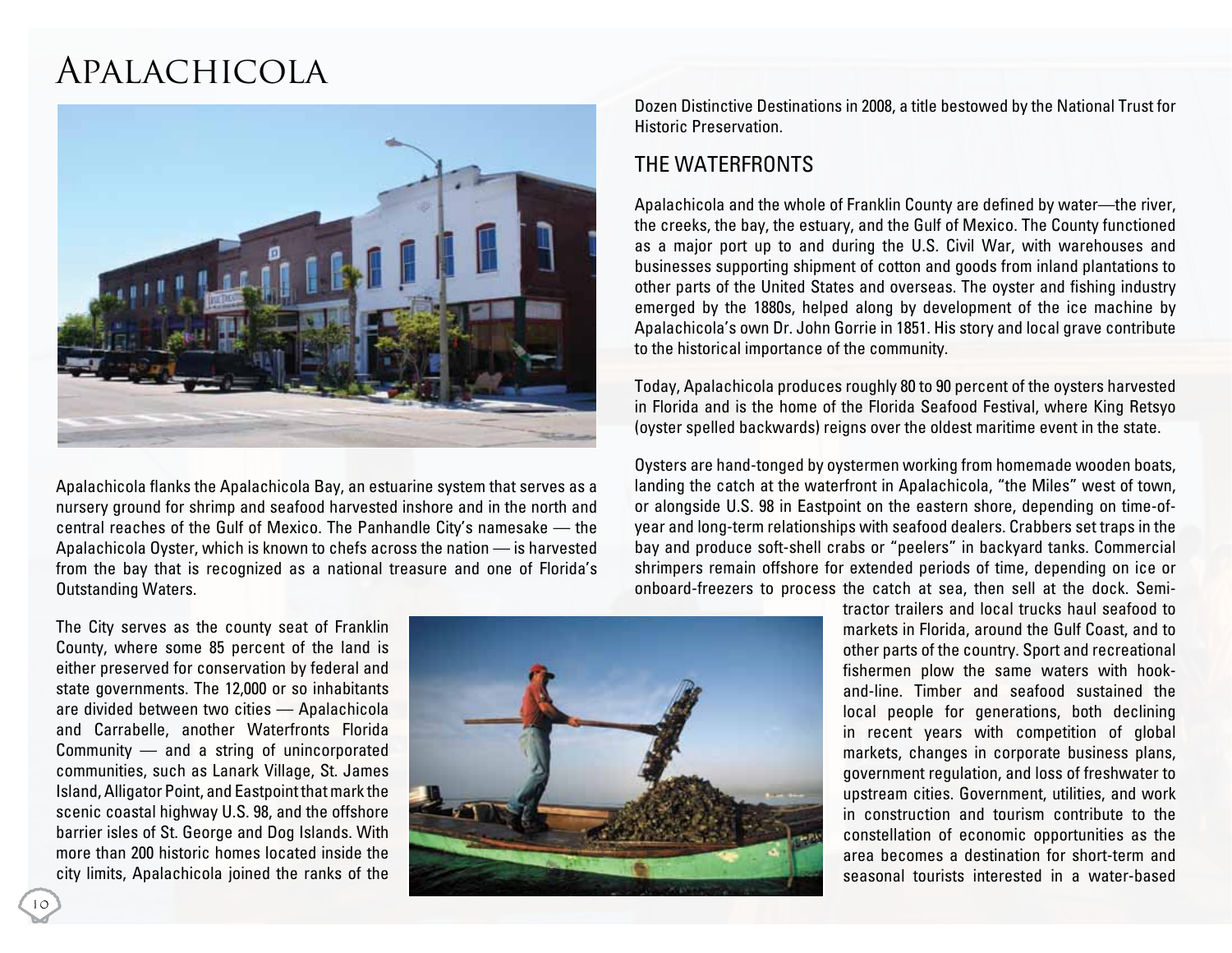

experience, ecotourism, and the world class beaches off St. George Island. Apalachicola, rich with historic and cultural activities, shops, picturesque waterfront — and all within a walkable community — has its own strong draw for visitors. Tourism has been a leading economic engine in recent years.

#### Picturesque But Fragile: THREATS TO WATERFRONT

In 1985 the oysters — and the local economy — failed after Hurricane Elena and a series of tropical storms flooded the bay with freshwater and wind-whipped waves scoured the beds. In 1994, Florida voters amended the Constitution to ban the use of most nets for seafood harvest in state waters, a decision that weakened the commercial fishing industry and the fish house/seafood processing system that maintained the working waterfronts statewide. By 2003, ad valorem taxes shot up on individual properties, fueled by real estate "flippers," threatening small, traditional waterfront businesses. In 2005, Hurricane Dennis damaged oyster bars and destroyed waterfront buildings and processing equipment. Then the harmful algal bloom known as red tide broke out, closing the bay to harvesting and leaving behind local damages that, compounded by the wreckage of the storms, tallied more than \$40 million.

### Revitalization: a Case of Continuous Improvement

Apalachicola's work to revitalize its waterfront reflects a continuum: the story is based on a collection of ideas, plans, and activities, some that go back to the 1980s and the town's first planner, John Myers. While the community became a Waterfronts Florida Partnership in 2003, the City itself has long been active in the planning and grantgetting sphere, the life-blood of protecting, rebuilding, and renovating public property.

Funding is bolstered in part by the potential for line item allocations from the Legislature and points awarded to communities holding state designation as an Area of Critical State Concern. The City was awarded grants over the last eight years from local, regional, state, and federal organizations to purchase waterfront buildings and open space, upgrade walkways and car parks at Veterans Park, repair Water Street docks damaged in the 2004-2005 hurricanes, and renovate the Battery Park Marina at the south edge of town.

#### The Waterfronts Florida Partnership

The Apalachicola Bay Chamber of Commerce partnered with the City of Apalachicola to seek designation as a Waterfronts Florida Partnership Program in 2003 at the height of the nationwide real estate run up. The City's application painted a picture all too familiar to coastal communities in that economic period:

*"…This area is experiencing great pressure from real estate speculation and development and there is a strong desire among the residents, the city government and the waterfront stakeholders to develop and implement a plan for the future of Apalachicola's waterfront."*

The area of interest is bounded by Water and Commerce Streets on the east, 6th Street on the west, and the two marinas — one known for sport and recreational boats and another for commercial vessels — to the south and north. The waterfront restaurants, hotels, a Coast Guard outpost, and seafood processors busy with the buying and selling of fish, oysters, shrimp, and crabs all frame Veterans Park, the current centerpiece for revitalization and a part of the walkable downtown.

 The Waterfronts Committee first encouraged property owners to think about what they could do with their properties, individually and collectively; to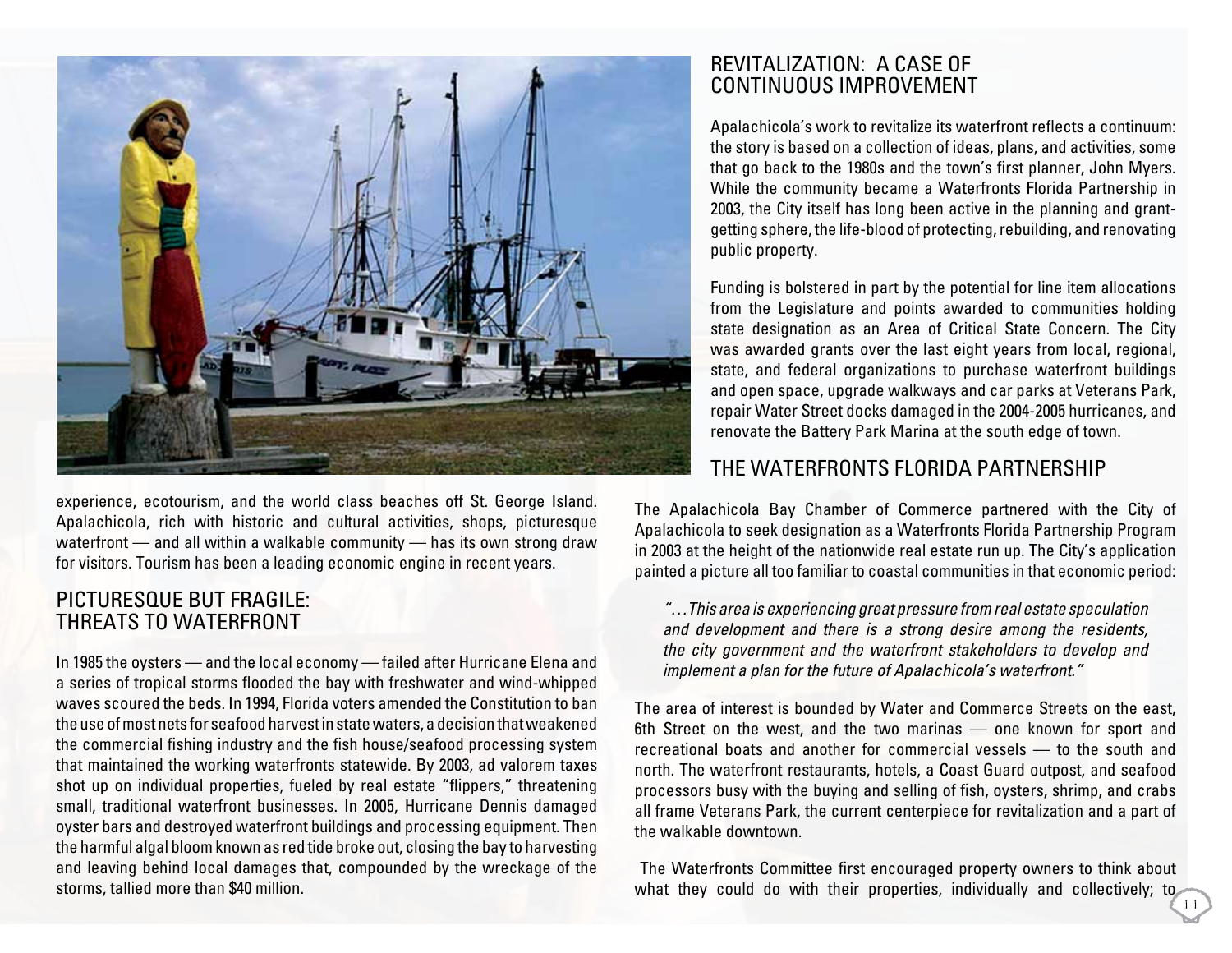think about reasons to stay in business instead of selling out to waterfront development; and to think about how to preserve a place at the waterfront for offloading fish. This work led to the formation of a Waterfront Property Owners Committee.

By August 2004, after a year of committee and sub-committee meetings, the Waterfronts Group was ready for broad-based community contact. The scheduled public workshop drew in 80 individuals involved in the development of a common vision, and more came for subsequent meetings.

The Partnership initiated work to revitalize the Scipio Creek marina area at the north end of the waterfront to add a restaurant, dock space, and a market for selling seafood directly from the boats. In 2006, the group worked through the City Commission and obtained a \$50,000 grant from the Governor's Office of Tourism, Trade, and Economic Development (OTTED) to consider the feasibility of haul out services for large commercial and recreational boats and yachts.

The Partnership also produced "soft changes" that strengthened the social infrastructure beyond the traditional business of revitalization by speaking in favor of the creation of an independent Seafood Advisory Committee, which in 2008 spearheaded public acquisition of waterfront property at Two Mile to preserve a seafood landing area for oystermen. The Partnership worked to bring disaster planning for historic homes to the attention of local government,





participating in a survey of buildings conducted by 1000 Friends of Florida. On a regional scale, the group participated in "The Panhandle Peers," a collection of Waterfronts Florida Partnerships, to market Northwest Florida as a destination.

#### Sustaining the Waterfronts Initiative

The Chamber of Commerce stepped back from the Waterfronts Partnership and passed leadership off to the City Commission in 2007. In turn, the commissioners appointed a six-member Waterfronts Working Advisory Committee to oversee the implementation of the community vision, including the start of Phase 1 that would make improvements to the Scipio Creek dock and set up haul out services. Other projects for 2008 included continuation of renovations at Battery Park Marina and design and construction of renovations at Riverfront Park that include a 420-foot boardwalk/pier to create new space for offloading seafood from commercial boats. The City also has plans to begin to tie the waterfront park areas to off-water parks such as the Three Service Men South Veterans Memorial. The City contracted the Fanning Institute at the University of Georgia to develop visions of the public waterfront, with an eye toward landscape, physical improvements, and historical design.

12